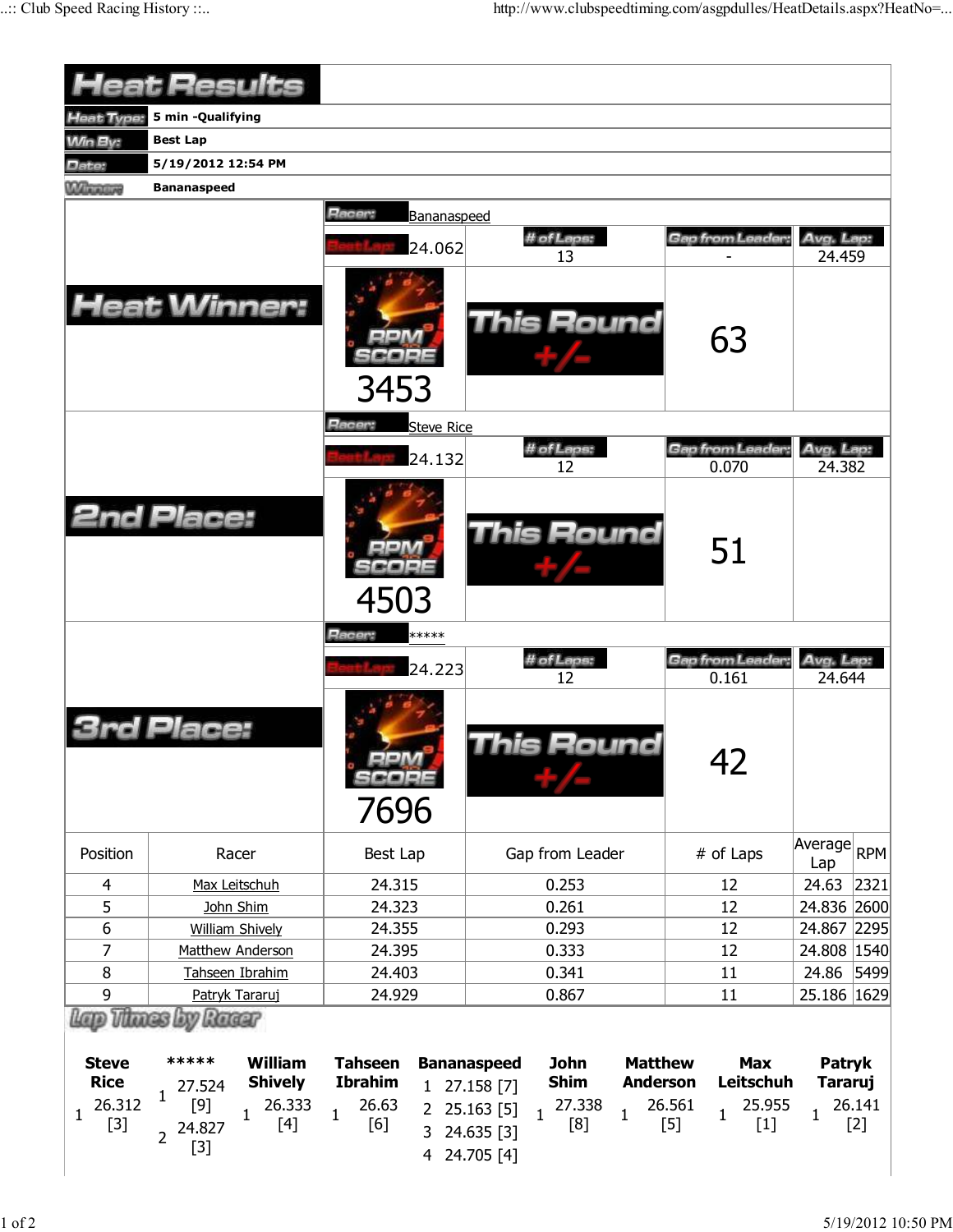| <b>Steve</b><br><b>Rice</b>                                                                                                                                                                                 | *****                 | William<br><b>Shively</b>                                                                                                                                                                                               | <b>Tahseen</b><br><b>Ibrahim</b> |                                       | <b>John</b><br><b>Shim</b>                                                                                                                                                                                                   | <b>Matthew</b>                 | <b>Max</b><br>Leitschuh | Patryk<br><b>Tararuj</b> |
|-------------------------------------------------------------------------------------------------------------------------------------------------------------------------------------------------------------|-----------------------|-------------------------------------------------------------------------------------------------------------------------------------------------------------------------------------------------------------------------|----------------------------------|---------------------------------------|------------------------------------------------------------------------------------------------------------------------------------------------------------------------------------------------------------------------------|--------------------------------|-------------------------|--------------------------|
| 24.571<br>$\overline{2}$<br>$[1]$                                                                                                                                                                           | 24.815<br>[6]         | 26.395<br>2<br>[9]                                                                                                                                                                                                      | 25.241<br>2<br>$[7]$             |                                       | 25.185<br>[6]                                                                                                                                                                                                                | Anderson<br>25.702<br>[8]      | 24.809<br>2<br>$[2]$    | 25.126<br>2<br>$[4]$     |
| 24.804<br>$\mathcal{S}$<br>$[1] % \includegraphics[width=0.9\columnwidth]{figures/fig_10.pdf} \caption{The figure shows the number of times of the estimators in the left and right.} \label{fig:fig:time}$ | 24.939<br>[8]         | 25.481<br>3<br>[8]                                                                                                                                                                                                      | 24.623<br>3<br>$[2]$             |                                       | 24.781<br>$[5] % \includegraphics[width=0.9\columnwidth]{figures/fig_10.pdf} \caption{The 3D (black) model for the estimators in the left and right. The left and right is the same as in the right.} \label{fig:fig:10}} %$ | 25.72 [9]<br>3.                | 24.749<br>$[4]$         | 24.965<br>3<br>$[7]$     |
| 24.421                                                                                                                                                                                                      | 24.763<br>5<br>[8]    | 24.683<br>4<br>$[5] % \includegraphics[width=0.9\columnwidth]{figures/fig_10.pdf} \caption{The figure shows the number of times, and the number of times, and the number of times, respectively.} \label{fig:fig:time}$ | 24.602<br>4<br>$[3]$             | <b>Bananaspeed</b>                    | 24.709<br>[6]                                                                                                                                                                                                                | 24.754<br>[7]                  | 24.582<br>4<br>$[2]$    | 25.173<br>4<br>$[9]$     |
| 5 24.429<br>$[1]$                                                                                                                                                                                           | 26.022<br>6<br>[8]    | 24.896<br>5<br>[6]                                                                                                                                                                                                      | 25.841<br>5<br>[4]               | 24.949 [5]<br>5.<br>24.157 [1]<br>6   | 24.747<br>5<br>$[7]$                                                                                                                                                                                                         | 24.54 [2]<br>5.<br>25.143<br>6 | 24.62<br>5<br>$[3]$     | 25.824<br>5<br>$[9]$     |
| 24.388<br>6<br>$[2]$                                                                                                                                                                                        | 24.315<br>$[2]$       | 24.846<br>6<br>$[7]$                                                                                                                                                                                                    | 24.773<br>6<br>$[5]$             | 24.507 [1]<br>24.333 [1]              | 24.622<br>6<br>[6]                                                                                                                                                                                                           | $[4]$<br>24.749                | 24.476<br>6<br>$[3]$    | 25.148<br>6<br>$[9]$     |
| 24.317<br>$[3]$                                                                                                                                                                                             | 24.338<br>8           | 24.612<br>7<br>[8]                                                                                                                                                                                                      | 24.851<br>7<br>[7]               | 24.062 [1]<br>9                       | 24.434<br>7<br>[4]                                                                                                                                                                                                           | [6]<br>24.537                  | 25.517<br>$[5]$         | 24.964<br>7<br>$[9]$     |
| 24.26<br>8<br>$[2]$                                                                                                                                                                                         | $[3]$<br>24.223<br>q  | 24.382<br>8<br>[6]                                                                                                                                                                                                      | 25.041<br>8<br>[8]               | $24.17$ [1]<br>10<br>24.193 [1]<br>11 | 24.323<br>8<br>[4]                                                                                                                                                                                                           | 8<br>$[7]$<br>24.424           | 24.353<br>8<br>$[5]$    | 25.154<br>8              |
| 24.244<br>9<br>$[3]$                                                                                                                                                                                        | $[2]$<br>24.263<br>10 | 24.745<br>9<br>[6]                                                                                                                                                                                                      | 24.753<br>9                      | 12 24.325 [1]<br>24.312 [1]<br>13     | 24.534<br>q<br>$[4]$                                                                                                                                                                                                         | q<br>$[7]$<br>24.432           | 24.441<br>q<br>$[5]$    | $[9]$<br>25.164<br>9     |
| 24.388<br>10<br>$[3]$                                                                                                                                                                                       | $[2]$<br>24.277<br>11 | 24.732<br>10<br>[6]                                                                                                                                                                                                     | [8]<br>24.469<br>10              |                                       | 24.909<br>10<br>[4]                                                                                                                                                                                                          | 10<br>$[7]$<br>24.492          | 24.588<br>10<br>$[5]$   | $[9]$<br>25.411<br>10    |
| 24.132<br>11<br>$[2]$                                                                                                                                                                                       | $[3]$<br>24.301<br>12 | 24.355<br>11<br>[6]                                                                                                                                                                                                     | [8]<br>24.403<br>11              |                                       | 25.241<br>11<br>$[5]$                                                                                                                                                                                                        | 11<br>[8]<br>24.395            | 24.315<br>11<br>$[4]$   | $[9]$<br>24.929<br>11    |
| 24.25<br>12<br>$[2]$                                                                                                                                                                                        | $[3]$<br>13           | 24.406<br>12<br>[6]                                                                                                                                                                                                     | $[7]$<br>12                      |                                       | 25.71<br>12<br>$[5]$                                                                                                                                                                                                         | 12<br>$[7]$<br>13              | 24.48<br>12<br>$[4]$    | $[9]$<br>12              |
| 13                                                                                                                                                                                                          |                       | 13                                                                                                                                                                                                                      | 13                               |                                       | 13                                                                                                                                                                                                                           |                                | 13                      | 13                       |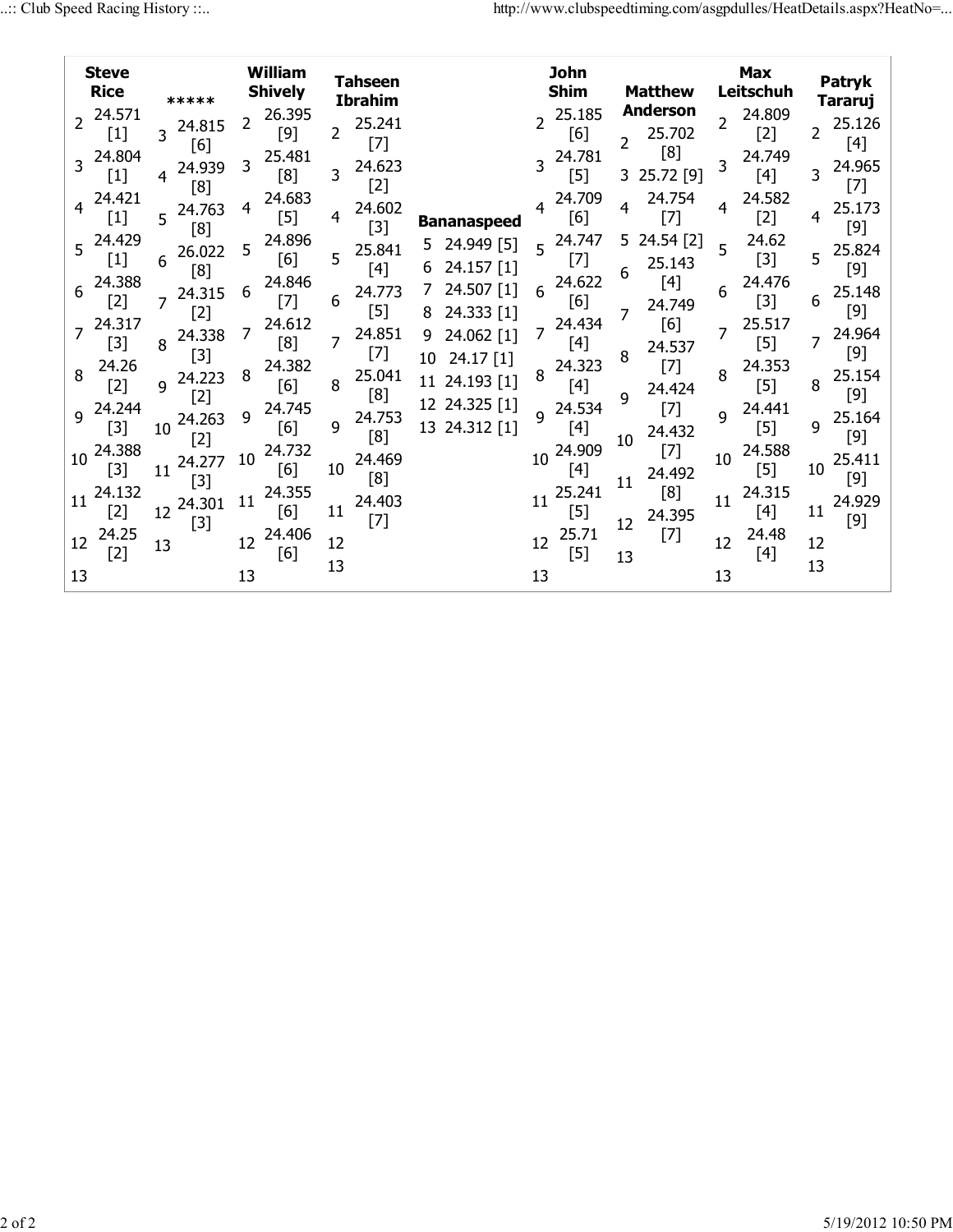|                                                          | <b>Heat Results</b>                                                                                                                                        |                                                                             |                                                                                                                                                                                    |                                                                 |                                                            |
|----------------------------------------------------------|------------------------------------------------------------------------------------------------------------------------------------------------------------|-----------------------------------------------------------------------------|------------------------------------------------------------------------------------------------------------------------------------------------------------------------------------|-----------------------------------------------------------------|------------------------------------------------------------|
| Heat Type:                                               | 5 min -Qualifying                                                                                                                                          |                                                                             |                                                                                                                                                                                    |                                                                 |                                                            |
| <b>Win By:</b>                                           | <b>Best Lap</b>                                                                                                                                            |                                                                             |                                                                                                                                                                                    |                                                                 |                                                            |
| Date:                                                    | 5/19/2012 12:59 PM                                                                                                                                         |                                                                             |                                                                                                                                                                                    |                                                                 |                                                            |
| <b>Mana</b> ry                                           | <b>Brent Talley</b>                                                                                                                                        |                                                                             |                                                                                                                                                                                    |                                                                 |                                                            |
|                                                          |                                                                                                                                                            | Racer:                                                                      |                                                                                                                                                                                    |                                                                 |                                                            |
|                                                          |                                                                                                                                                            | <b>Brent Talley</b>                                                         | # of Laps:                                                                                                                                                                         | Gap from Leader:                                                | Avg. Lap:                                                  |
|                                                          |                                                                                                                                                            | 24.118                                                                      | 12                                                                                                                                                                                 |                                                                 | 24.579                                                     |
|                                                          | <b>Heat Winner:</b>                                                                                                                                        | 1384                                                                        | <b>This Round</b>                                                                                                                                                                  | 63                                                              |                                                            |
|                                                          |                                                                                                                                                            | Racer:<br>Jordan Wallace                                                    |                                                                                                                                                                                    |                                                                 |                                                            |
|                                                          |                                                                                                                                                            |                                                                             | # of Laps:                                                                                                                                                                         | <b>Gap from Leader</b>                                          | Avg. Lap:                                                  |
|                                                          |                                                                                                                                                            | 24.223                                                                      | 13                                                                                                                                                                                 | 0.105                                                           | 24.517                                                     |
|                                                          | <b>2nd Place:</b>                                                                                                                                          | 3035                                                                        | <b>This Round</b>                                                                                                                                                                  | 49                                                              |                                                            |
|                                                          |                                                                                                                                                            | Racer:<br>Marcelo Bravo                                                     |                                                                                                                                                                                    |                                                                 |                                                            |
|                                                          |                                                                                                                                                            | 24.254                                                                      | # of Laps:                                                                                                                                                                         | Gap from Leader:                                                | Avg. Lap:                                                  |
|                                                          | rd Place:                                                                                                                                                  | 6331                                                                        | 13<br>his Round                                                                                                                                                                    | 0.136<br>44                                                     | 24.466                                                     |
| Position                                                 | Racer                                                                                                                                                      | Best Lap                                                                    | Gap from Leader                                                                                                                                                                    | # of Laps                                                       | Average RPM<br>Lap                                         |
| $\overline{4}$                                           | Cristobal Rodr                                                                                                                                             | 24.271                                                                      | 0.153                                                                                                                                                                              | 12                                                              | 24.775 3260                                                |
| 5                                                        | Kelly Widmann                                                                                                                                              | 24.291                                                                      | 0.173                                                                                                                                                                              | 12                                                              | 24.62<br>3309                                              |
| 6                                                        | John Labay                                                                                                                                                 | 24.3                                                                        | 0.182                                                                                                                                                                              | 12                                                              | 24.608 1749                                                |
| 7                                                        | Oliver Rojas                                                                                                                                               | 24.307                                                                      | 0.189                                                                                                                                                                              | 12                                                              | 24.531 3504                                                |
| 8                                                        | Marco Restivo                                                                                                                                              | 24.346                                                                      | 0.228                                                                                                                                                                              | 12                                                              | 24.619 3205                                                |
| 9                                                        | Christopher Wi                                                                                                                                             | 24.358                                                                      | 0.240                                                                                                                                                                              | 12                                                              | 24.728 3239                                                |
| <b>Marcelo</b><br><b>Bravo</b><br>26.226<br>$\mathbf{1}$ | Lap Thues by Racer<br><b>Jordan</b><br><b>Oliver</b><br><b>Wallace</b><br><b>Rojas</b><br>26.503<br>27.442<br>$\mathbf{1}$<br>$\mathbf{1}$<br>[8]<br>$[9]$ | <b>Cristobal</b><br>Rodr<br>26.322<br>$\overline{1}$<br>$\mathbf{1}$<br>[6] | <b>John</b><br><b>Marco</b><br><b>Brent</b><br><b>Restivo</b><br>Labay<br><b>Talley</b><br>26.363<br>26.136<br>26.152<br>$\mathbf{1}$<br>$\overline{1}$<br>$[3]$<br>$[4]$<br>$[7]$ | <b>Christopher</b><br><b>Wi</b><br>1 25.285 [1]<br>2 24.677 [3] | <b>Kelly</b><br>Widmann<br>25.497<br>$\mathbf{1}$<br>$[2]$ |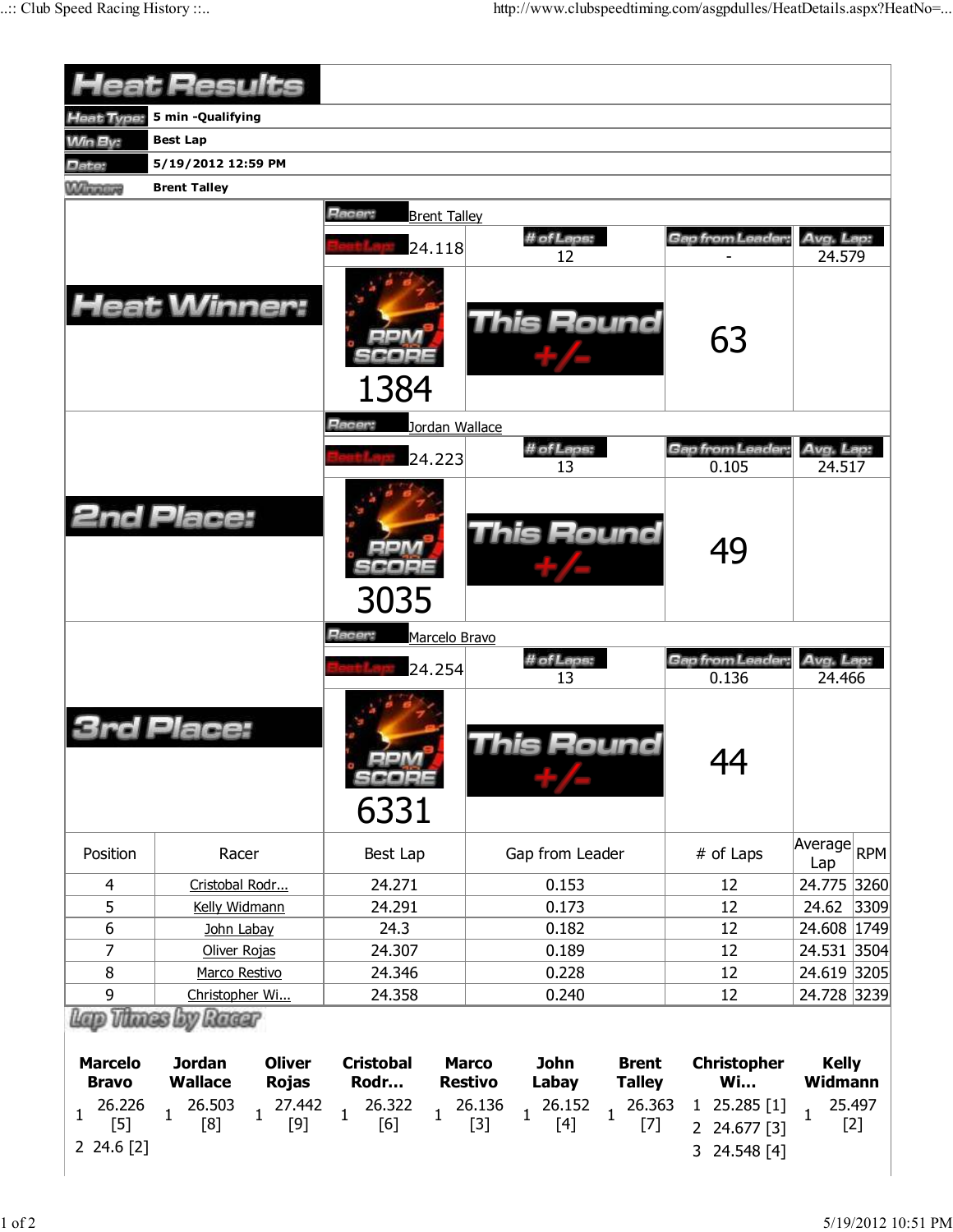|    | <b>Marcelo</b><br><b>Bravo</b> |                 | <b>Jordan</b><br><b>Wallace</b> | <b>Oliver</b><br><b>Rojas</b> |                | <b>Cristobal</b><br>Rodr |                | <b>Marco</b><br><b>Restivo</b> |                | John<br>Labay         |                | <b>Brent</b><br><b>Talley</b> |    |                                 |                | <b>Kelly</b><br>Widmann |
|----|--------------------------------|-----------------|---------------------------------|-------------------------------|----------------|--------------------------|----------------|--------------------------------|----------------|-----------------------|----------------|-------------------------------|----|---------------------------------|----------------|-------------------------|
| 3  | 24.751                         |                 | 24.788<br>[4]                   | 24.985<br>2<br>[6]            |                | 25.076<br>$[9]$          | $\overline{2}$ | 24.849<br>$[5]$                |                | 25.044<br>[8]         |                | 25.008<br>$[7]$               |    |                                 | $\overline{2}$ | 24.487<br>$[1]$         |
|    | $[5]$<br>24.493                | 3               | 25.054<br>[8]                   | 24.77<br>3<br>$[7]$           | 3              | 25.392<br>$[9]$          | $\overline{3}$ | 24.727<br>[6]                  | $\overline{3}$ | 24.487<br>$[1]$       | $\overline{3}$ | 24.523<br>$[3]$               |    |                                 |                | 24.559<br>$[1]$         |
| 5  | $[3]$<br>24.333                | 4               | 24.787<br>[8]                   | 24.628<br>4<br>[6]            | 4              | 24.928<br>$[9]$          | 4              | 24.696<br>$[7]$                | 4              | 24.68<br>$[1]$        |                | 24.678<br>$[4]$               |    | Christopher<br><b>Wi</b>        | 4              | 25.754<br>$[1]$         |
| 6  | $[1]$<br>24.575                |                 | $5^{24.536}$<br>[6]             | 24.611<br>5<br>[8]            | 5              | 24.539<br>$[7]$          |                | 24.798<br>$[9]$                |                | $5^{24.985}$<br>$[3]$ | 5              | 24.51<br>$[5]$                | 4  | $24.561$ [5]<br>5 24.358 [2]    | 5              | 24.654<br>$[3]$         |
|    | $[2]$<br>24.415                | 6               | 24.317<br>$[1]$                 | 24.552<br>6<br>[8]            | 6              | 24.64<br>$[7]$           | 6              | 24.618<br>$[9]$                | 6              | 24.5<br>[6]           | 6              | 24.446<br>$[5]$               |    | 24.696 [3]<br>7 24.448 [3]      |                | 24.44<br>$[4]$          |
| 8  | $[2]$<br>24.336                |                 | 24.223<br>$[1]$                 | 24.423<br>7<br>$[4]$          | $\overline{z}$ | 25.612<br>[8]            |                | 24.575<br>$[9]$                |                | 24.737<br>$[7]$       | $\overline{7}$ | 24.63<br>[6]                  |    | 24.426 [5]                      | 7              | 24.568<br>$[5]$         |
| q  | $[3]$<br>24.254                |                 | 24.638<br>$[1]$                 | 24.318<br>8<br>$[2]$          | 8              | 24.491<br>$[9]$          |                | 24.346<br>$[4]$                | 8              | 24.511<br>[8]         | 8              | 24.769<br>$[7]$               |    | $9$ 25.725 [6]<br>10 24.605 [6] | 8              | 24.612<br>[6]           |
| 10 | $[2]$<br>24.756                | q               | 24.346<br>$[1]$                 | 24.35<br>9<br>$[3]$           | $\mathsf{q}$   | 24.351<br>$[5]$          |                | 9 24.625<br>$[4]$              |                | 9 24.402<br>$[7]$     | q              | 24.494<br>$[9]$               |    | 11 25.592 [8]<br>12 24.369 [9]  | q              | 24.623<br>[8]           |
| 11 | $[2]$<br>24.46                 | 10              | 24.415<br>$[1]$                 | 24.51<br>10<br>$[4]$          | 10             | 24.271<br>$[3]$          | 10             | 24.634<br>$[5]$                | 10             | 24.672<br>$[7]$       | 10             | 24.508<br>$[9]$               | 13 |                                 | 10             | 24.452<br>[8]           |
| 12 | $[3]$<br>24.368                | 11              | 24.409<br>$[2]$                 | 24.307<br>11<br>[6]           | 11             | 24.587<br>$[4]$          | 11             | 24.444<br>$[7]$                | 11             | 24.373<br>$[9]$       | 11             | 24.118<br>$[1]$               |    |                                 | 11             | 24.291<br>$[5]$         |
| 13 | $[3]$<br>24.256                | 12 <sup>2</sup> | 24.366<br>$[2]$                 | 24.387<br>12<br>$[7]$         | 12             | 24.635<br>$[4]$          | 12             | 24.501<br>[8]                  | 12             | 24.3<br>[6]           |                | 12 24.684<br>$[1]$            |    |                                 | 12             | 24.381<br>$[5]$         |
|    | $[3]$                          | 13              | 24.32<br>$[2]$                  | 13                            | 13             |                          | 13             |                                | 13             |                       | 13             |                               |    |                                 | 13             |                         |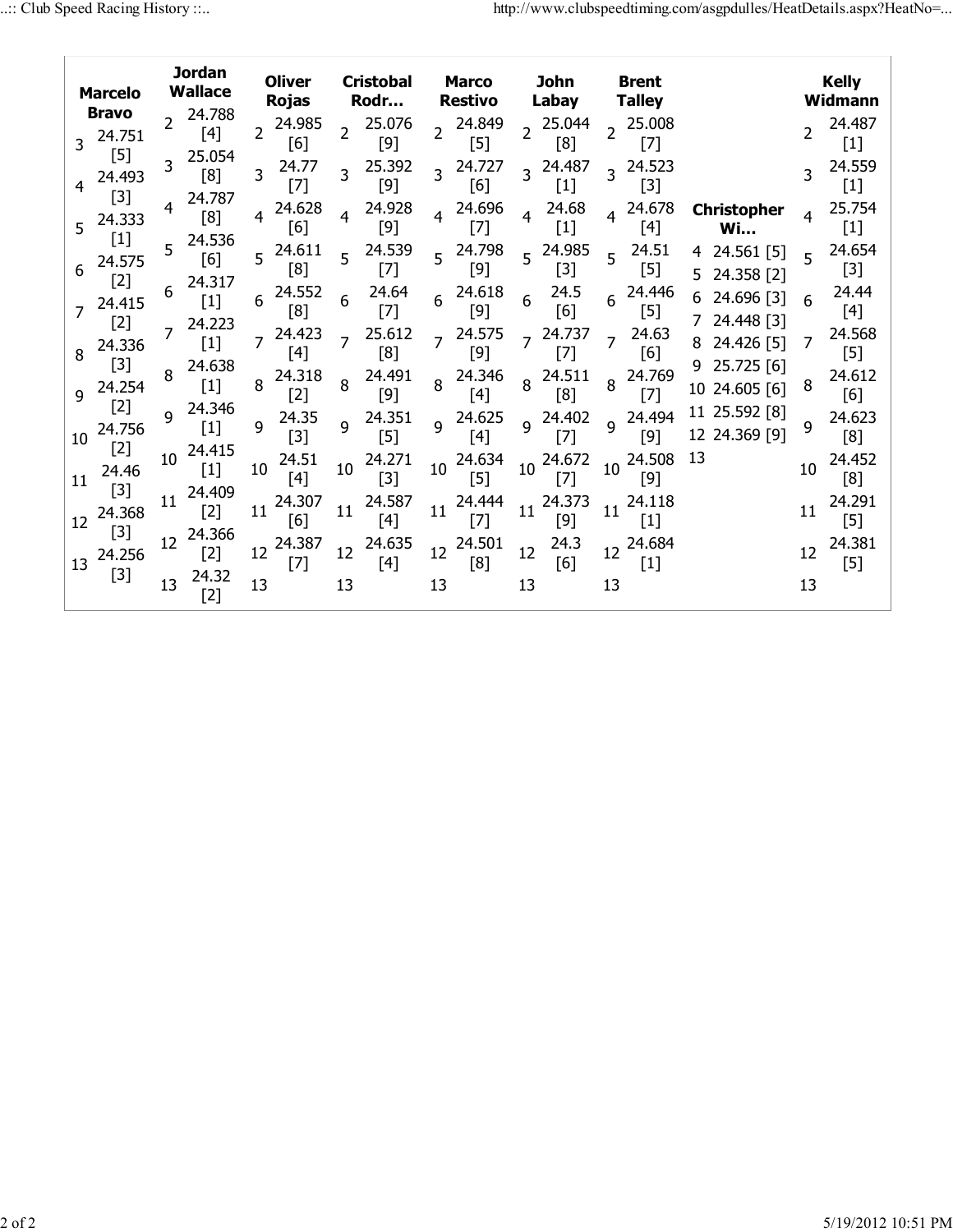|                                              | <b>Heat Results</b>                                                           |                                                                                  |                                                                                                 |                                                        |                                                          |
|----------------------------------------------|-------------------------------------------------------------------------------|----------------------------------------------------------------------------------|-------------------------------------------------------------------------------------------------|--------------------------------------------------------|----------------------------------------------------------|
| Heat Type:                                   | 5 min -Qualifying                                                             |                                                                                  |                                                                                                 |                                                        |                                                          |
| <b>Min By:</b>                               | <b>Best Lap</b>                                                               |                                                                                  |                                                                                                 |                                                        |                                                          |
| Date:                                        | 5/19/2012 1:04 PM                                                             |                                                                                  |                                                                                                 |                                                        |                                                          |
| <b>Winning</b>                               | <b>Jim Davis</b>                                                              |                                                                                  |                                                                                                 |                                                        |                                                          |
|                                              | <b>Heat Winner:</b>                                                           | Racer:<br>Jim Davis<br>24.172<br>7058                                            | # of Laps:<br>12<br><b>This Round</b>                                                           | Gap from Leader:<br>58                                 | Avg. Lap:<br>24.419                                      |
|                                              |                                                                               | Racer:<br>Ary Jogasurya                                                          |                                                                                                 |                                                        |                                                          |
|                                              |                                                                               | 24.584                                                                           | # of Laps:<br>12                                                                                | Gap from Leader.<br>0.412                              | Avg. Lap:<br>24.895                                      |
|                                              | <b>2nd Place:</b>                                                             | 2291                                                                             | This Round                                                                                      | 42                                                     |                                                          |
|                                              |                                                                               | Racer:<br>Michael Woodwo                                                         |                                                                                                 |                                                        |                                                          |
|                                              |                                                                               | 24.798                                                                           | # of Laps:                                                                                      | Gap from Leader:                                       | Avg. Lap:                                                |
|                                              | Place:                                                                        | 1782                                                                             | 12<br>his Round                                                                                 | 0.626<br>35                                            | 25.187                                                   |
| Position                                     | Racer                                                                         | Best Lap                                                                         | Gap from Leader                                                                                 | # of Laps                                              | Average<br><b>RPM</b><br>Lap                             |
| 4                                            | Robert Orr                                                                    | 24.859                                                                           | 0.687                                                                                           | 12                                                     | 25.304 2107                                              |
| 5                                            | Chris Haug                                                                    | 24.889                                                                           | 0.717                                                                                           | 12                                                     | 25.314 1458                                              |
| $6\,$                                        | Rome Wheeler                                                                  | 25.006                                                                           | 0.834                                                                                           | 12                                                     | 25.269 1542                                              |
| 7                                            | Michael Kohut                                                                 | 25.098                                                                           | 0.926                                                                                           | 12                                                     | 25.697 1261                                              |
| 8                                            | Patrick Ferro                                                                 | 25.433                                                                           | 1.261                                                                                           | 11                                                     | 25.977   1476                                            |
| Ary<br><b>Jogasurya</b><br>1 25.925 [2]      | Racer<br><b>Robert Orr</b><br>26.553<br>$\mathbf{1}$<br>$[5]$<br>$\mathbf{1}$ | <b>Michael</b><br><b>Jim Davis</b><br>Woodwo<br>25.234<br>1<br>27.311 [8]        | <b>Chris</b><br><b>Rome</b><br><b>Wheeler</b><br><b>Haug</b><br>25.978<br>$27.2$ [7]<br>1       | <b>Patrick</b><br><b>Ferro</b><br>26.931               | <b>Michael</b><br><b>Kohut</b><br>26.436                 |
| 2 24.584 [1]<br>3 24.956 [2]<br>4 24.946 [2] | 25.023<br>2<br>$\overline{2}$<br>$[2]$<br>3<br>$\overline{4}$                 | $[1]$<br>25.246 [5]<br>25.174<br>$\overline{2}$<br>[4]<br>25.213 [6]<br>25.03[4] | $\mathbf{1}$<br>$[3]$<br>25.152<br>$\overline{2}$<br>25.291<br>$[3]$<br>$\overline{2}$<br>$[7]$ | $\mathbf{1}$<br>[6]<br>26.199<br>$\overline{2}$<br>[8] | $\mathbf{1}$<br>$[4]$<br>25.263<br>$\overline{2}$<br>[6] |